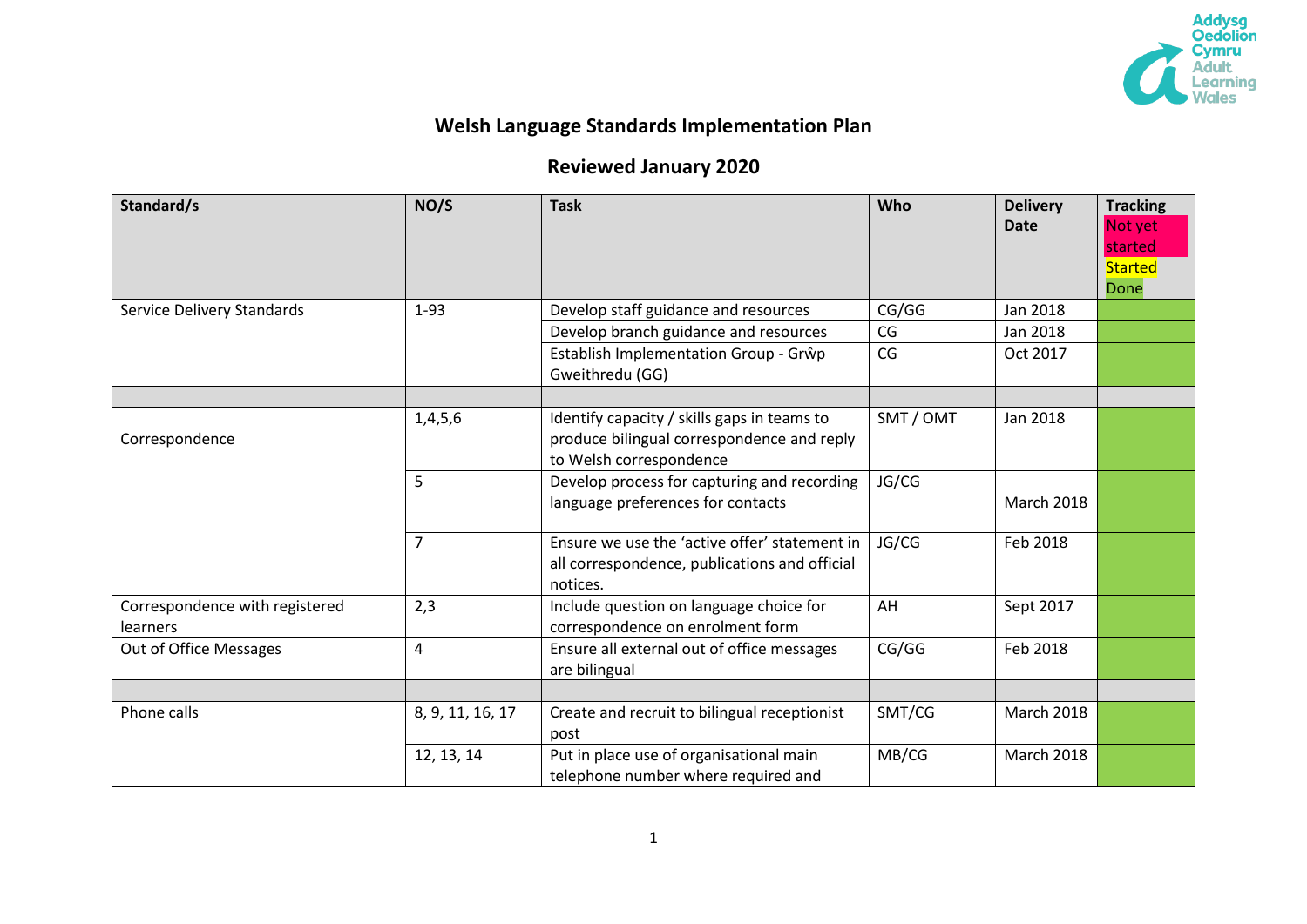

|                                           |                  | consider back up and arrangements for each   |         |                   |  |
|-------------------------------------------|------------------|----------------------------------------------|---------|-------------------|--|
|                                           |                  | team / office                                |         |                   |  |
|                                           |                  | Advertise main telephone number stating      | JG      | <b>March 2018</b> |  |
|                                           |                  | that calls are welcomed in Welsh             |         |                   |  |
|                                           | 20               | Provide pronunciation guide for 'Addysg      | CG      | Sept 2017         |  |
|                                           |                  | Oedolion Cymru   Adult Learning Wales'       |         |                   |  |
|                                           | 21               | Establish system for capturing and recording | JG      | Nov 2017          |  |
|                                           |                  | contacts' language preferences.              |         |                   |  |
| Answer phone messages                     | 16, 22           | Ensure all answer phone messages and any     | GG/CG   | <b>March 2018</b> |  |
|                                           |                  | automated system messages are bilingual      |         |                   |  |
|                                           |                  |                                              |         |                   |  |
| Organising & chairing meetings            | 24, 26, 27, 27d, | Develop templates and resources              | CG      | <b>March 2018</b> |  |
|                                           | 29,              | Provide training on chairing and running     | CG / JJ | March 2018        |  |
|                                           | $30-34.$         | bilingual meetings                           |         |                   |  |
|                                           |                  |                                              |         |                   |  |
|                                           |                  |                                              |         |                   |  |
| Public events, publicity and advertising, | 35, 36, 37, 38   | Create bilingual signs / display material /  | JG      | Sept 2017         |  |
| displaying material in public             |                  | templates / publicity and advertising        |         |                   |  |
|                                           |                  |                                              |         |                   |  |
| Organising public lectures                | 40               | Create an assessment flowchart for deciding  | CG      | March 2018        |  |
|                                           |                  | if simultaneous translation is necessary     |         |                   |  |
|                                           |                  |                                              |         |                   |  |
| Award ceremonies                          | 41,42            | Develop bilingual material, signs and        | JG/CG/  | April 2018        |  |
|                                           |                  | invitations                                  |         |                   |  |
|                                           |                  |                                              |         |                   |  |
| Simultaneous translation                  | 24a, 26a, 27a,   | Create booking process for simultaneous      | CG      | Feb 2018          |  |
|                                           | 29a, 32, 33, 40, | translation                                  |         |                   |  |
|                                           | 40a, 42, 121,    |                                              |         |                   |  |
|                                           | 125              |                                              |         |                   |  |
|                                           |                  |                                              |         |                   |  |
| Documents & forms                         | 43, 51, 52, 53,  | Provide guidance on design of bilingual      | JG      | Dec 2017          |  |
|                                           | 53a, 53b, 54     | documents and forms                          |         |                   |  |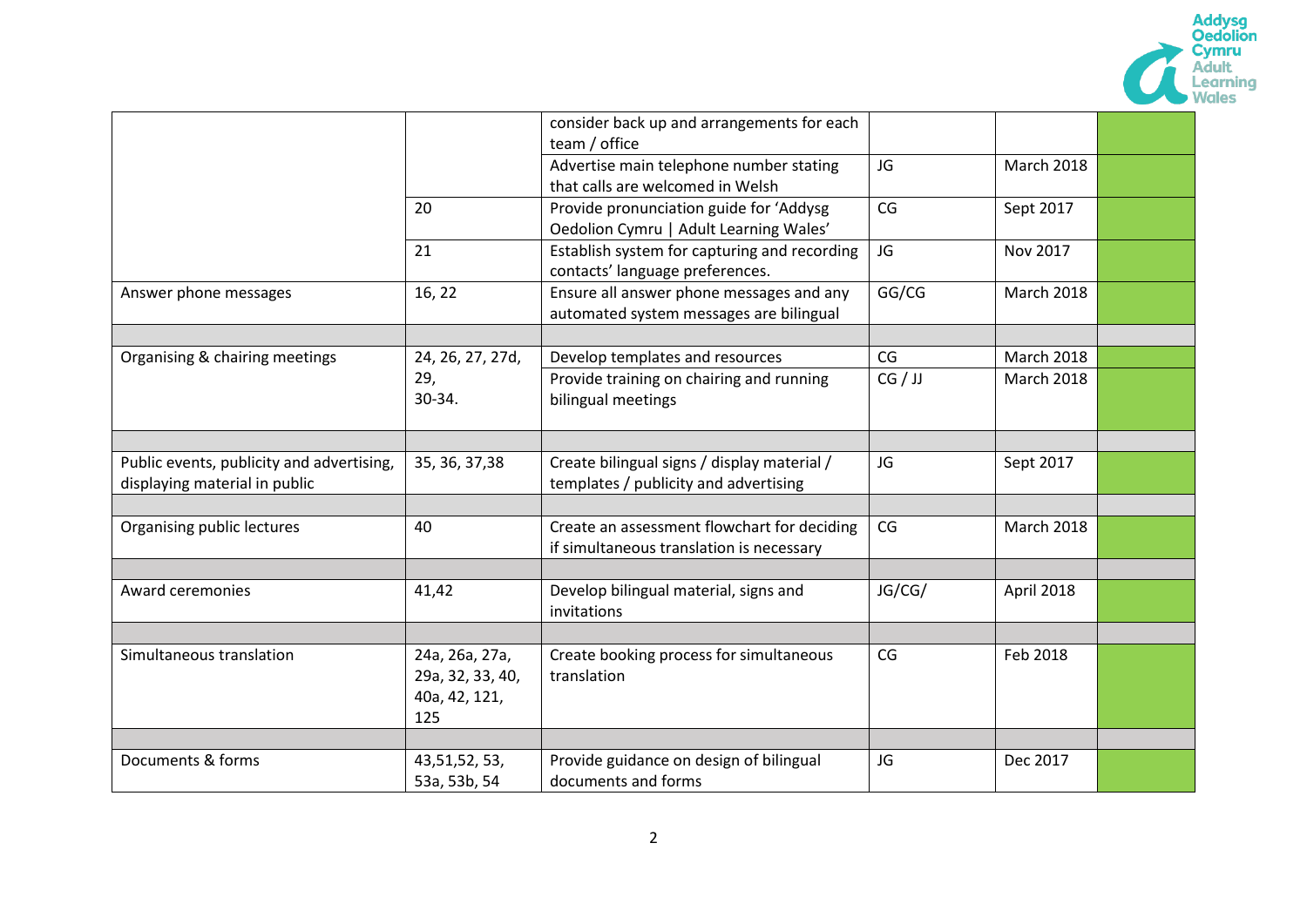|                                                    |                                |                                                                                                                                                          |            |                   | <b>Addysg<br/>Oedolion</b><br>Cymru<br><b>Adult</b><br>earning |
|----------------------------------------------------|--------------------------------|----------------------------------------------------------------------------------------------------------------------------------------------------------|------------|-------------------|----------------------------------------------------------------|
|                                                    |                                |                                                                                                                                                          |            |                   |                                                                |
| Website                                            | 55,58,59                       | Develop pages, interface and menus in<br>Welsh and English                                                                                               | JG         | Oct 2018          |                                                                |
|                                                    |                                |                                                                                                                                                          |            |                   |                                                                |
| Software                                           | 60, 127                        | Provide computer software for checking<br>spelling and grammar in Welsh                                                                                  | MB         | Mar 2018          |                                                                |
|                                                    |                                |                                                                                                                                                          |            |                   |                                                                |
| Social media                                       | 62,63                          | Review and plan our use of social media for<br>'corporate and departmental accounts'                                                                     | JG         | Jan 2018          |                                                                |
|                                                    |                                |                                                                                                                                                          |            |                   |                                                                |
| Signs & notices                                    | 65,66,67,73,74,<br>150,151,152 | Ensure all new organisational signs are<br>bilingual                                                                                                     | JG         | Sept 2017         |                                                                |
|                                                    |                                | Ensure all new H&S notices are bilingual                                                                                                                 | DA         | Mar 2018          |                                                                |
|                                                    |                                | Audit permanent and temporary office signs<br>for bilingualism and accuracy                                                                              | OMT/GG/GR  | Dec 2017          |                                                                |
|                                                    |                                |                                                                                                                                                          |            |                   |                                                                |
| Receiving visitors                                 | 69, 69a                        | Clarify process for receiving visitors in each<br>office                                                                                                 | CG/GG      | Feb 2017          |                                                                |
|                                                    |                                |                                                                                                                                                          |            |                   |                                                                |
| Providing financial assistance                     | 75,76,76a<br>78,79             | Ensure all FCF paperwork and processes are<br>fully bilingual                                                                                            | CG         | Feb 2018          |                                                                |
|                                                    |                                |                                                                                                                                                          |            |                   |                                                                |
| Invitations to tender                              | 80,81a,83,84                   | Ensure tender documents and processes are<br>compliant                                                                                                   | MB / CG    | Sept 2017         |                                                                |
|                                                    |                                |                                                                                                                                                          |            |                   |                                                                |
| Raising awareness about Welsh<br>language services | 85,86                          | Plan promotion and advertising of the<br>availability of Welsh language services                                                                         | JG         | <b>March 2018</b> |                                                                |
|                                                    |                                |                                                                                                                                                          |            |                   |                                                                |
| Corporate identity                                 | 87                             | Communicate that Addysg Oedolion Cymru<br>Adult Learning Wales needs to be<br>presented bilingually (verbally and in<br>writing) across the organisation | SMT/OMT/GG | Dec 2017          |                                                                |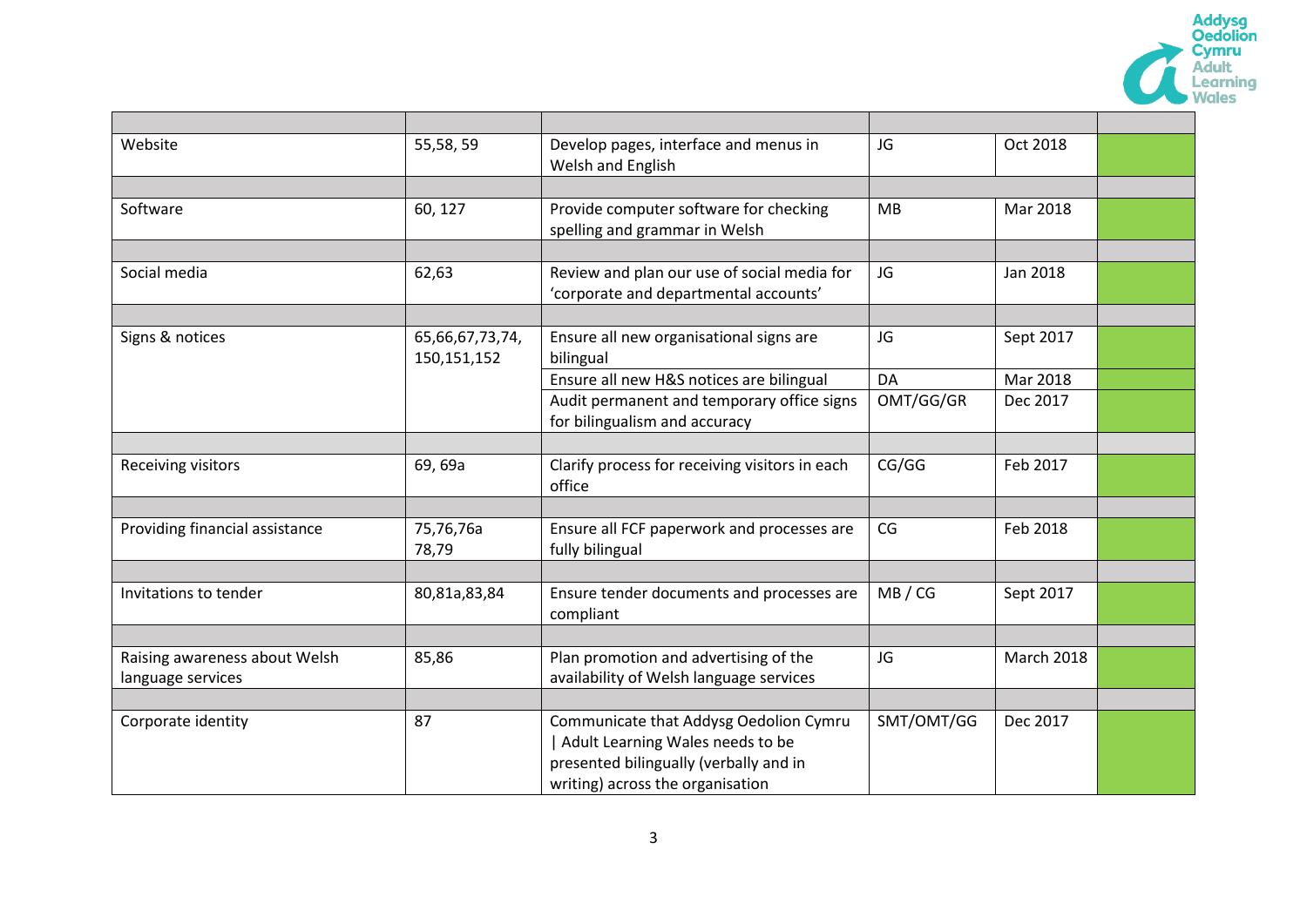

| Learning opportunities           | 88            | Identify the 'learning opportunities' that do<br>not require learners to be registered that<br>fall under the Standard                                           | <b>OMT</b>                                   | Dec 2017  |  |
|----------------------------------|---------------|------------------------------------------------------------------------------------------------------------------------------------------------------------------|----------------------------------------------|-----------|--|
|                                  |               |                                                                                                                                                                  |                                              |           |  |
| Submitting written work in Welsh | 90, 90a       | Identify qualifications / units not currently<br>available in Welsh                                                                                              | Quality<br>Manager /<br>Regional<br>Managers | Jan 2018  |  |
|                                  |               | Set up Embedding Bilingualism project to<br>develop an organisational taxonomy and<br>tutor guidance                                                             | CG / Regional<br>Managers                    | Feb 2018  |  |
|                                  |               |                                                                                                                                                                  |                                              |           |  |
| Policy                           | 94, 95, 96    | Include effects on Welsh language and<br>opportunities to use language in equality<br>impact assessment                                                          | VK/CG                                        | Sept 2017 |  |
|                                  | 97, 98, 99    | Include effects on Welsh language and<br>opportunities to use language in policy<br>consultation                                                                 | VK/CG                                        | Sept 2017 |  |
|                                  | 100           | Review Financial Contingency Fund policy<br>and process for compliance                                                                                           | CG                                           | Dec 2017  |  |
|                                  | 101, 102, 103 | Ensure effects on Welsh language and<br>opportunities to use language are addressed<br>when we undertake / commission research<br>to assist in a policy decision | MB                                           | Nov 2017  |  |
|                                  |               |                                                                                                                                                                  |                                              |           |  |
| Courses                          | 104           | Adapt IV1 to include the impact on the<br>Welsh language of developing or revising a<br>course                                                                   | JF/Regional<br>Managers                      | Mar 2018  |  |
| Welsh language policy            | 105           | Develop and agree a Welsh Language Policy<br>on using Welsh internally                                                                                           | CH / VK / CG                                 | Mar 2018  |  |
|                                  |               |                                                                                                                                                                  |                                              |           |  |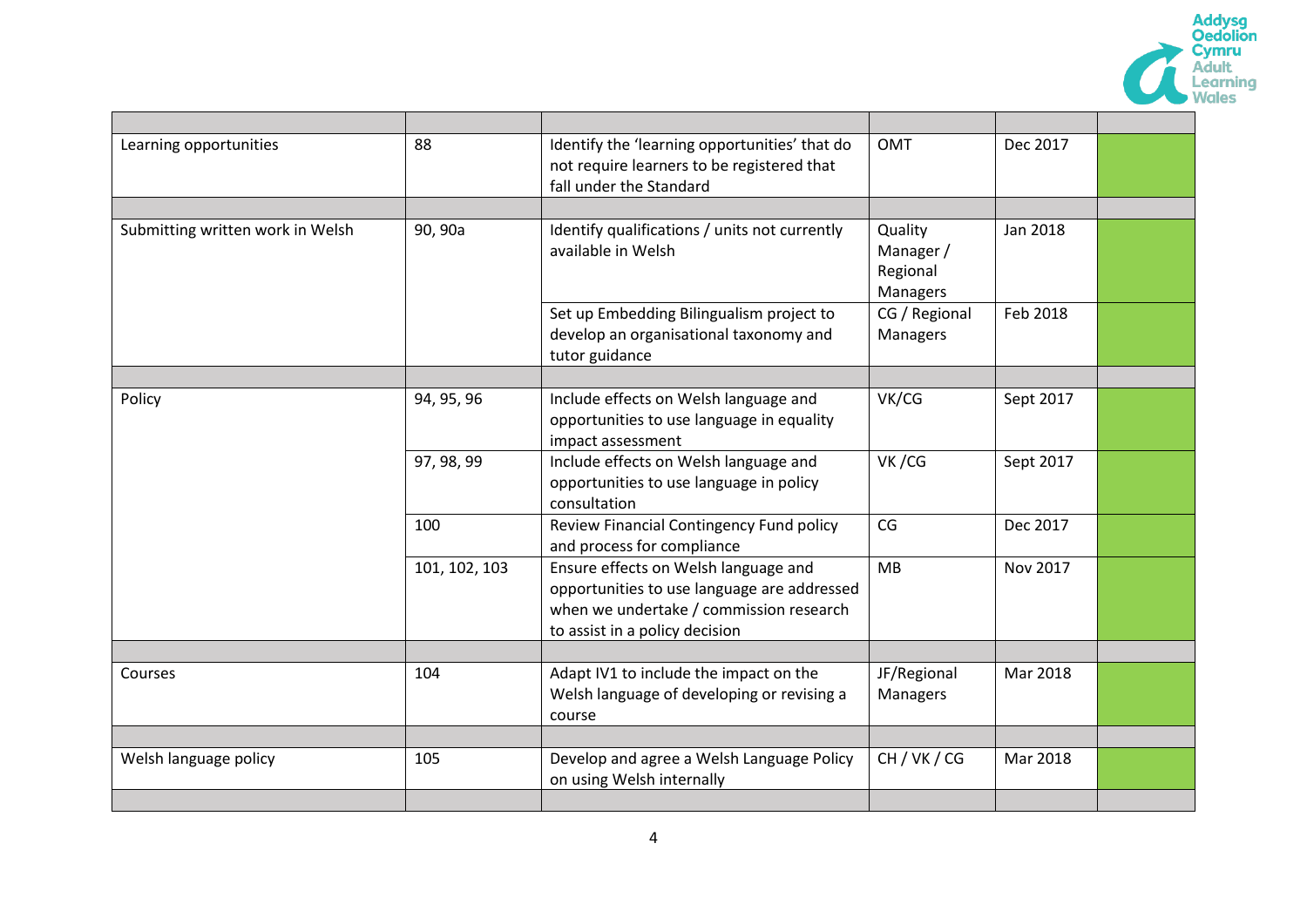

| Operational      | Check that all HR policies are compliant with | CG / VK                      | Nov 2017         |  |
|------------------|-----------------------------------------------|------------------------------|------------------|--|
|                  |                                               |                              |                  |  |
|                  | Publish policies in Welsh and English         | VK                           | Sept 2017        |  |
|                  |                                               |                              |                  |  |
| 107              | Survey staff to establish language            | NP/CG                        | Mar 2018         |  |
|                  | preferences                                   |                              |                  |  |
|                  |                                               |                              |                  |  |
| 119, 119a, 121,  | Develop arrangements to ensure employees      | CH/VK                        | Mar 2018         |  |
| 122,             | can make and respond to complaints and        |                              |                  |  |
| 123,123a,126     | allegations in Welsh and use Welsh in         |                              |                  |  |
|                  | complaint and disciplinary meetings           |                              |                  |  |
| 176              | Update Complaints Procedure in relation to    |                              |                  |  |
|                  | operational standards including how we will   |                              |                  |  |
|                  | provide training to staff in dealing with     |                              |                  |  |
|                  | those complaints and publish on intranet.     |                              |                  |  |
|                  |                                               |                              |                  |  |
| 127              | Provide Welsh language interfaces for         |                              | Feb 2018         |  |
|                  | software (where an interface exists)          |                              |                  |  |
| $128 - 131, 133$ | Develop pages, interface and menus in         | RhW/SKJ                      | Feb 2018         |  |
|                  | Welsh and English                             |                              |                  |  |
|                  | Create Website / Moodle / Tsfarm areas        | RhW/SKJ                      | Feb 2018         |  |
| $1-93$           | with guidance and resources for staff /       | CG/JG                        |                  |  |
| 132              | tutors / members / learners to promote and    |                              |                  |  |
|                  | assist the use of Welsh                       |                              |                  |  |
|                  |                                               |                              |                  |  |
| 134              | Complete core staff Welsh Language Skills     | CG                           | Sept 2017        |  |
|                  | Survey                                        |                              |                  |  |
|                  | Complete tutor Welsh Language Skills          | CG                           | April 2018       |  |
|                  | Survey                                        |                              |                  |  |
|                  |                                               |                              |                  |  |
|                  | Plan Welsh medium induction training from     | VK/CG                        | <b>June 2018</b> |  |
| 135              | 1st October 2018                              |                              |                  |  |
|                  | standards                                     | the content of the Standards |                  |  |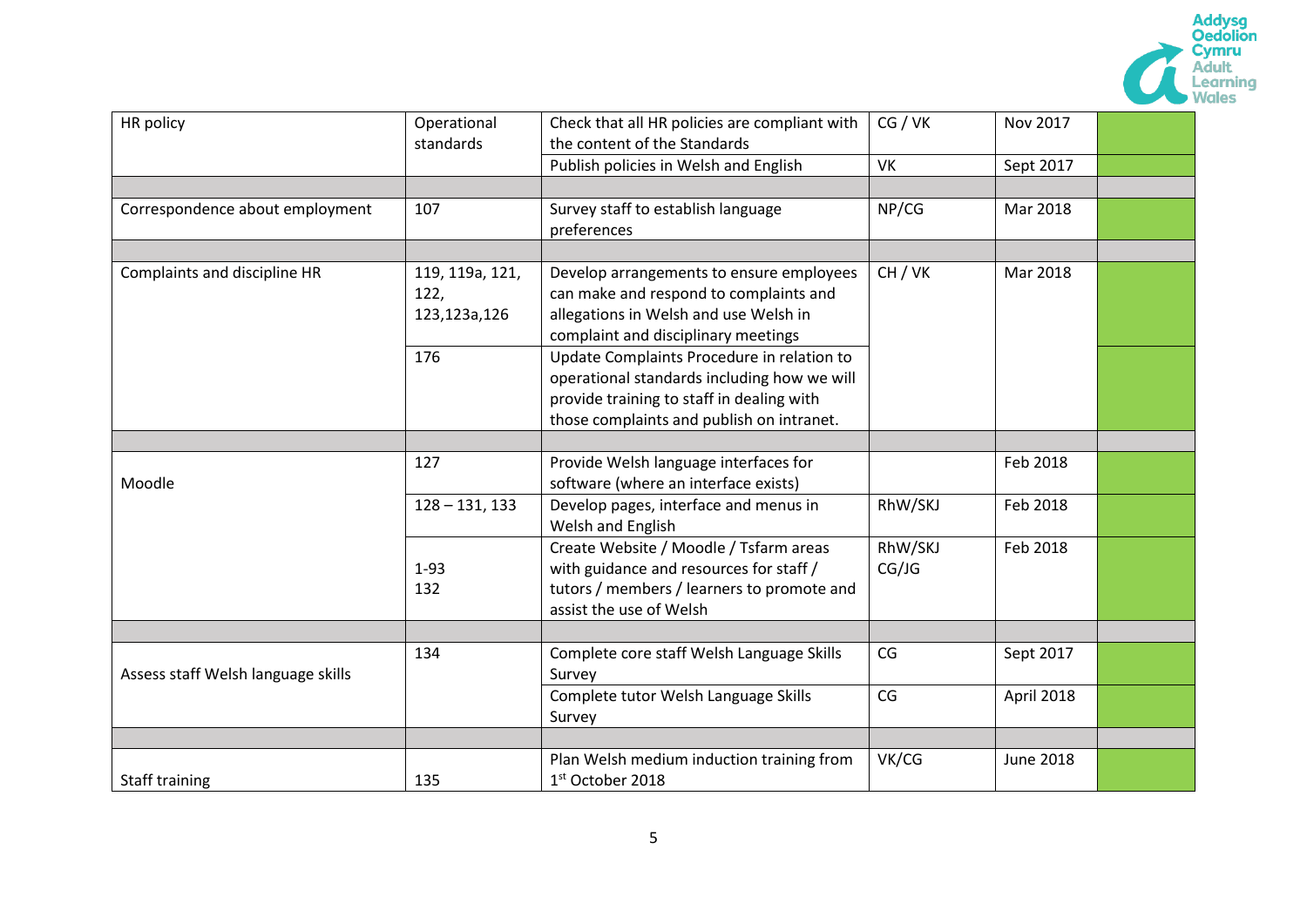

|                       |                       | Plan arrangements for Welsh medium            | DA    | <b>June 2018</b> |  |
|-----------------------|-----------------------|-----------------------------------------------|-------|------------------|--|
|                       |                       | equivalents of any health and safety training |       |                  |  |
|                       |                       | being delivered from 1st October 2018         |       |                  |  |
|                       |                       | Plan arrangements for Welsh medium            | VK/JJ | June 2018        |  |
|                       |                       | equivalents of any internal staff training    |       |                  |  |
|                       |                       | developed in the following areas from 1st     |       |                  |  |
|                       |                       | October 2018:                                 |       |                  |  |
|                       |                       | recruitment and interviewing<br>$\bullet$     |       |                  |  |
|                       |                       | performance management                        |       |                  |  |
|                       |                       | complaints and disciplinary                   |       |                  |  |
|                       |                       | procedures                                    |       |                  |  |
|                       |                       | dealing with the public                       |       |                  |  |
|                       | 136                   | Plan training in Welsh and in English on      | VK/CG | Jan 2018         |  |
|                       |                       | using Welsh effectively in meetings,          |       |                  |  |
|                       |                       | interviews and complaints & disciplinary      |       |                  |  |
|                       |                       | procedures from 1st April 2018                |       |                  |  |
|                       | 140                   | Plan Welsh Language Awareness training for    | CG/MH | May 2018         |  |
|                       |                       | staff who have not yet attended               |       |                  |  |
|                       | 141                   | Include Welsh Language Awareness in           | VK/CG |                  |  |
|                       | induction information |                                               |       |                  |  |
|                       | 164, 170, 176         | Plan training on dealing with complaints in   | VK/CG |                  |  |
|                       |                       | relation to WLS                               |       |                  |  |
|                       |                       |                                               |       |                  |  |
| Email                 | 142                   | Provide a language skills logo for staff      | JG/CG | Sept 2017        |  |
|                       | 143                   | Provide wording for staff for Welsh language  | JG    | Jan 2018         |  |
|                       |                       | versions of contact details and out of office |       |                  |  |
|                       |                       | messages                                      |       |                  |  |
|                       |                       |                                               |       |                  |  |
| ID badges             | 144, 144a             | Include level of ability to speak Welsh       | JG/AH | Jan 2018         |  |
| <b>Business cards</b> |                       |                                               | JG/AH | Jan 2018         |  |
|                       |                       |                                               |       |                  |  |
|                       |                       |                                               |       |                  |  |